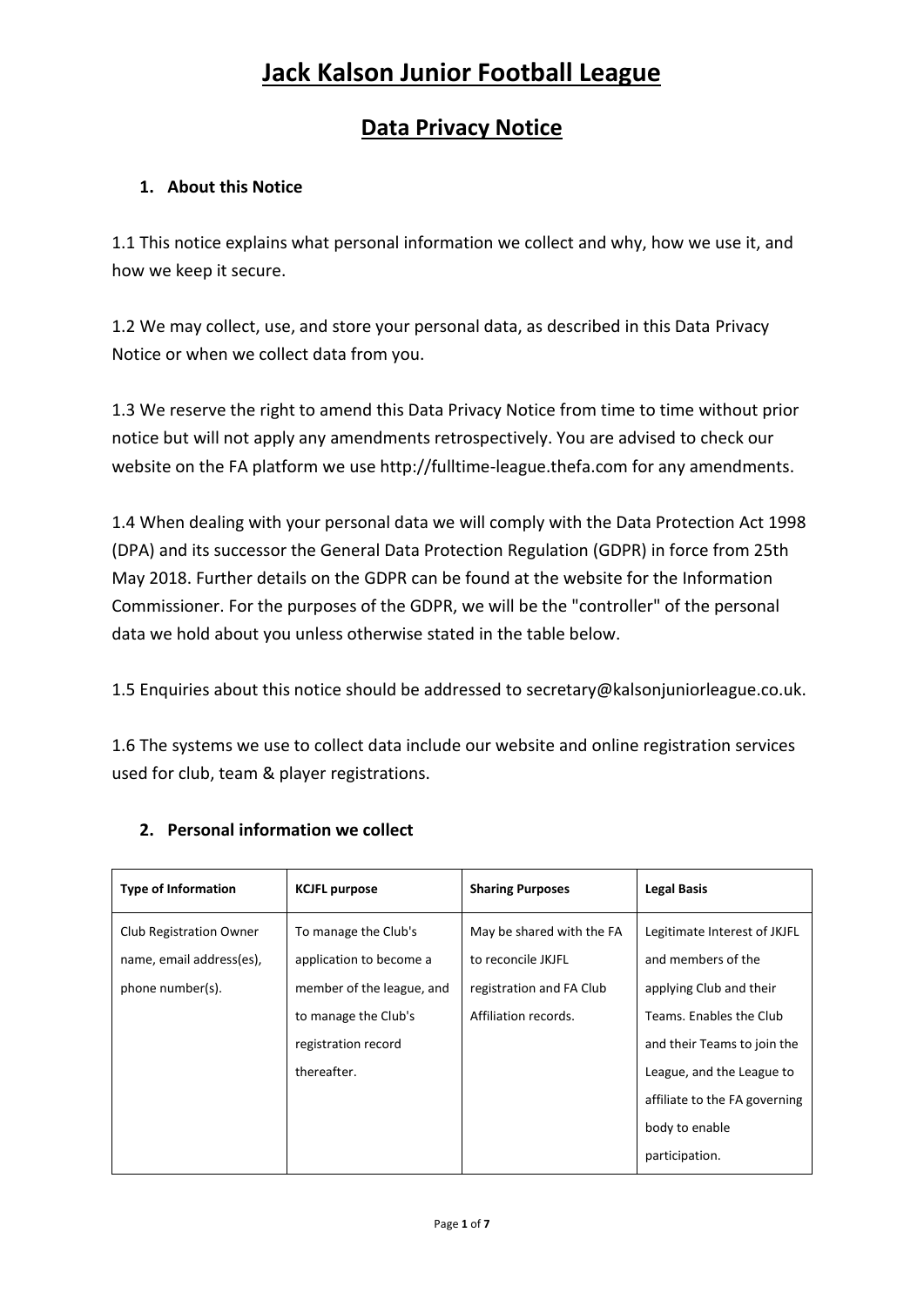| Club Officer name, email<br>address(es), phone<br>number(s). | To manage the Club's<br>membership of the league.                                                                                                                        | May be shared with the FA<br>to reconcile JKJFL records<br>with FA Club Affiliation<br>records. May be shared<br>with other Club Officer's to<br>conduct League business<br>relevant to multiple<br>member Clubs.             | Legitimate Interest of JKJFL<br>and the members of the<br>applying Club and their<br>Teams. Enables the Club<br>and their Teams to<br>participate in the League,<br>and the League to<br>communicate with member<br>Clubs, and the League to<br>maintain compliance with<br>the FA governing body. |
|--------------------------------------------------------------|--------------------------------------------------------------------------------------------------------------------------------------------------------------------------|-------------------------------------------------------------------------------------------------------------------------------------------------------------------------------------------------------------------------------|----------------------------------------------------------------------------------------------------------------------------------------------------------------------------------------------------------------------------------------------------------------------------------------------------|
| Club Officer name, email<br>address(es), phone<br>number(s). | To forward information<br>about football related<br>opportunities for the<br>benefit of member Clubs<br>and Teams E.g. &<br>tournaments invitations &<br>friendly games. | May be shared with other<br>JKJFL members and FA<br>affiliated Club/Team<br>Contacts as a League wide<br>communication to provide<br>football related<br>opportunities e.g. &<br>tournaments invitations &<br>friendly games. | Legitimate Interest of<br>member Club and Teams to<br>receive football<br>opportunities for their<br>members.                                                                                                                                                                                      |
| Team Contact name, email<br>address(es), phone<br>number(s). | To manage the Team's<br>membership of the league.                                                                                                                        | May be shared with the FA<br>to reconcile JKJFL records<br>with FA records. May be<br>shared with Team Officers<br>to conduct League business<br>relevant to multiple Teams.                                                  | Legitimate Interest of JKJFL<br>and the member Team.<br><b>Enables Teams to</b><br>participate in the League,<br>and the League to<br>communicate with member<br>Teams, and the League to<br>maintain compliance with<br>the FA governing body.                                                    |
| Team Contact name, email<br>address(es), phone<br>number(s). | To manage the Team's<br>fixtures in the league.                                                                                                                          | May be shared with other<br>JKJFL member and FA<br>affiliated Club/Team<br>Contacts to arrange<br>fixtures. May be published<br>on website and in hard<br>copy.                                                               | Legitimate Interest of JKJFL<br>and the member Team.<br>Enables the Team to<br>participate in the League.<br>Essential in enabling<br>fixtures to take place.                                                                                                                                      |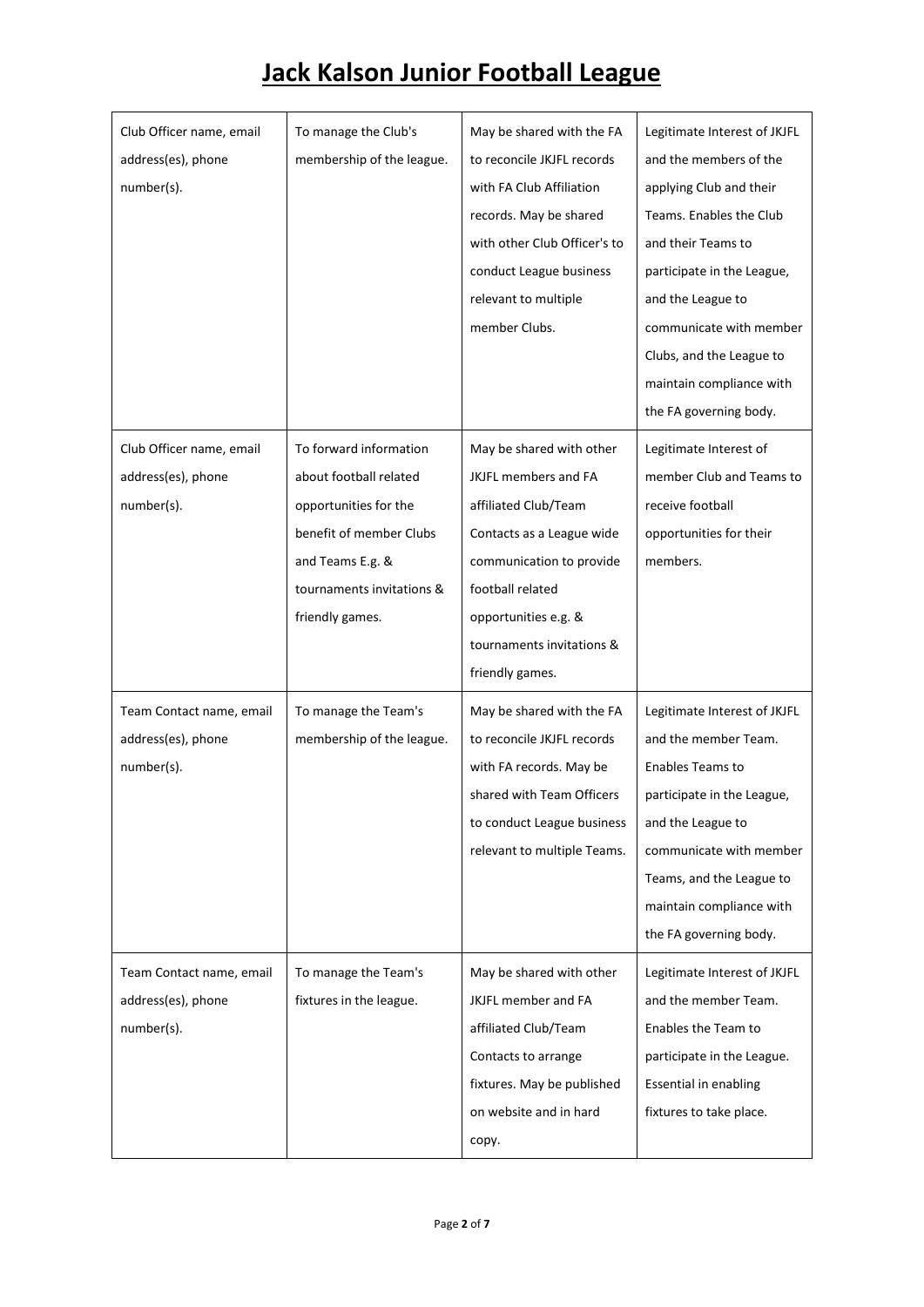| Team Contact name, email<br>address(es), phone<br>number(s).<br>Team Contact name, email<br>address(es), phone | To manage the results<br>service on the FA Fulltime<br>system<br>To forward information<br>about football related                                                                                          | Recorded on the FA Full-<br>time system, shared with<br>Full-time system<br>administrators for<br>maintenance purposes.<br>May be shared with other<br>JKJFL member and FA                                                                      | Legitimate Interest of JKJFL<br>and the member Teams.<br>Enables the Team to<br>participate in the League<br>and submit match results.<br>Legitimate Interest of<br>member Club and Teams to                 |
|----------------------------------------------------------------------------------------------------------------|------------------------------------------------------------------------------------------------------------------------------------------------------------------------------------------------------------|-------------------------------------------------------------------------------------------------------------------------------------------------------------------------------------------------------------------------------------------------|--------------------------------------------------------------------------------------------------------------------------------------------------------------------------------------------------------------|
| number(s).                                                                                                     | opportunities for the<br>benefit of member Clubs<br>and Teams E.g. &<br>tournaments invitations &<br>friendly games.                                                                                       | affiliated Club and Team<br>Contacts as a League wide<br>communication to provide<br>football related<br>opportunities e.g. &<br>tournaments invitations &<br>friendly games.                                                                   | receive football<br>opportunities for their<br>members.                                                                                                                                                      |
| Player name, Date of Birth,<br>photograph (if obtained by<br>the member club).                                 | To manage Player<br>registration authorising<br>participation in the league.                                                                                                                               | Shared between Officers of<br>the player's member Club<br>who collect and share the<br>data in the first instance<br>with JKJFL and the FA<br>governing body.                                                                                   | Consent. Obtained by the<br>member Club to share with<br>the League and the FA<br>governing body for<br>registration purposes to<br>enable the player to<br>participate in the League.                       |
| Activity reports containing<br>information identifying an<br>individual.                                       | To manage participation<br>and activity in the League<br>of Players Club/Team<br>Officials, Match Officials,<br>and Spectators in respect<br>of e.g. safeguarding,<br>discipline, player<br>dispensations. | May be shared between<br>Officers of the Subject's<br>member Club/Team and/or<br>the FA governing body and<br>their authorised agents.<br>The named parties may be<br>the organisation<br>collecting/sharing the data<br>in the first instance. | Legitimate Interest of JKJFL<br>and Member Clubs and<br>Teams to enable safe, fair,<br>and inclusive participation<br>in the League.<br>Vital Interest of the<br>participants in respect of<br>safeguarding. |
| Recognisable photographs<br>of JKJFL participants.                                                             | Published on website and<br>hard copy Handbooks /<br>Programmes.                                                                                                                                           | Shared through<br>publication.                                                                                                                                                                                                                  | Consent. Obtained at<br>events or by approach to<br>the participant.                                                                                                                                         |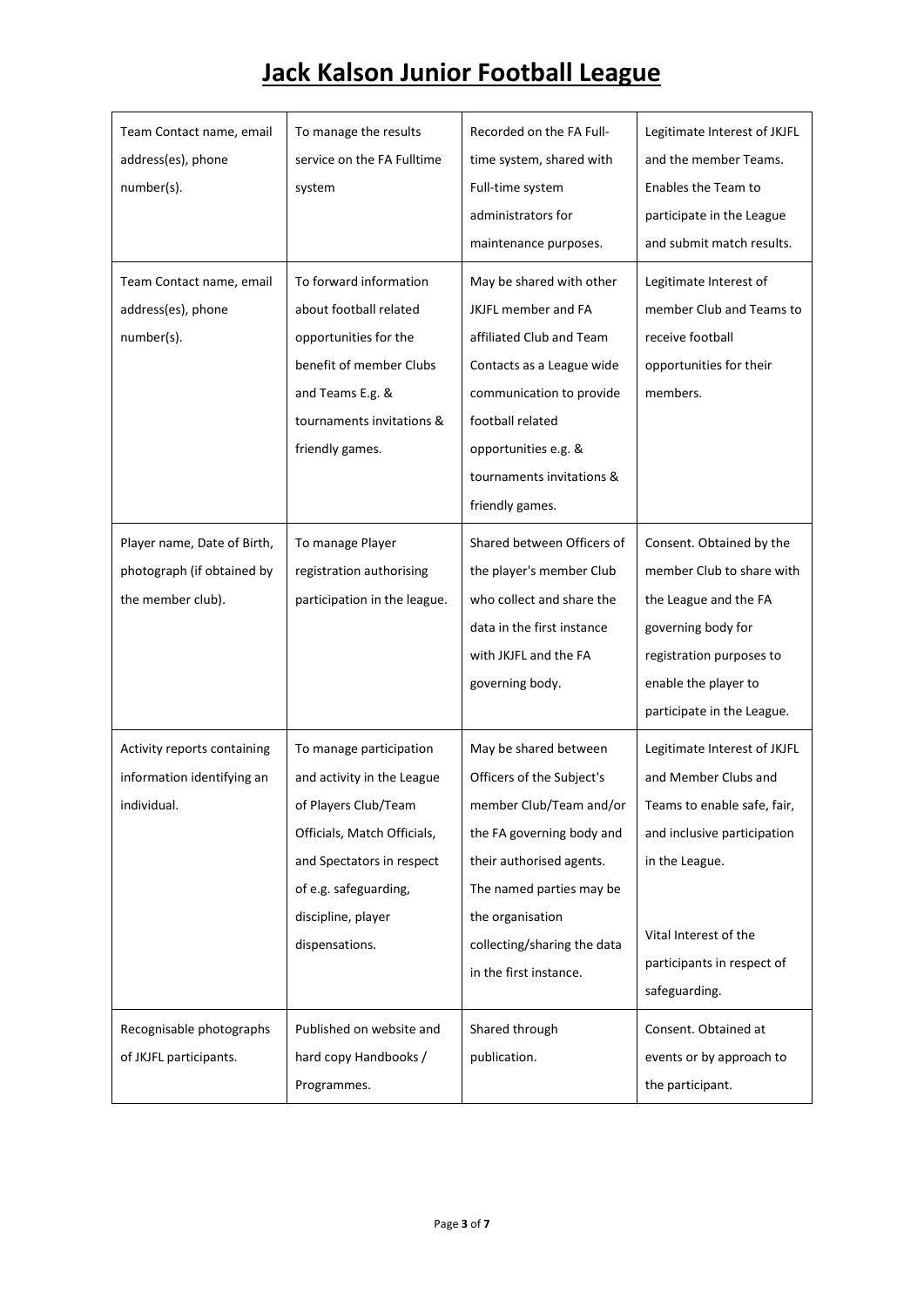| Volunteer Contact name, | To manage Volunteer     | May be shared with JKJFL   | Consent. On appointment |
|-------------------------|-------------------------|----------------------------|-------------------------|
| address(es), email      | participation in JKJFL. | membership and external    | and when new reasons to |
| address(es), phone      |                         | organisations working with | share identified.       |
| number(s).              |                         | JKJFL. May be published on |                         |
|                         |                         | website and in hard copy.  |                         |

#### **3. Disclosure of your information**

3.1 We will never sell your personal data. We will not share your personal data with any third parties without your prior consent except where required to do so by law or as set out in the table in section 2. above or the list below.

- as required as a matter of law;
- in the reasonable enforcement of our contractual rights;
- to identify or resolve technical problems arising from the use of our website;
- to deal with complaints from any party regarding the operation of our website;
- to service providers, agents, and subcontractors to us for completing tasks and providing services to you on our behalf. This will be provided by third parties under contract to keep your information secure and not to use it for their own purposes.
- as otherwise set out in this Privacy Policy or in those parts of our website where we collect your personal details.

#### **4. Opting Out**

4.1 At any stage you may opt out to receive information from us or third parties to whom we have passed your data on a legitimate interest basis by contacting us at secretary@kalsonjuniorleague.co.uk and deleting your information from your Club Registration and/or Club & Team Contact Record.

4.2 For information requiring specific consent, you may withdraw your consent at any time by contacting secretary@kalsonjuniorleague.co.uk.

4.3 Information already shared legitimately by us will be held in accordance with the recipient's privacy policy, and you should contact them directly if you continue to receive communications that you no longer want to receive.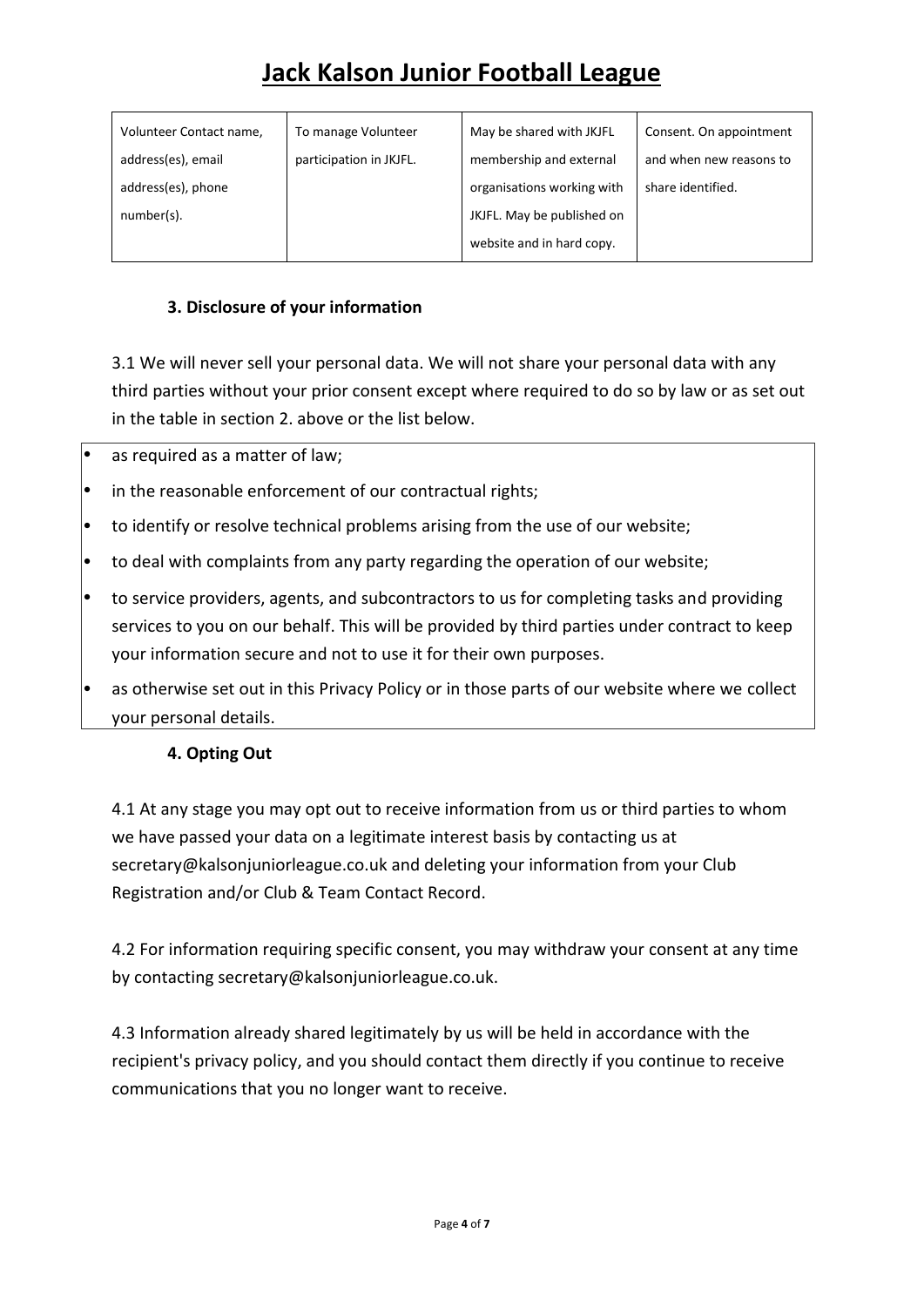4.4 Please note you may not be able to fulfil all the duties expected of you as a Club or Team Contact if we do not have and /or cannot share your personal contact information as described in this notice.

### **5. Security of Information**

5.1 Data stored on our website and membership system will be stored in a secure manner and we shall use reasonable endeavours to ensure such data is not subject to loss, misuse, unauthorised access, alteration, or destruction.

5.2 We will notify you promptly in the event of any breach of your personal data which might expose you to serious risk.

5.3 Member Clubs will have access to a directory of contacts. It is not recommended to download this information as it will get out of date quickly. If downloaded, it should not be distributed and must be held in a password protected area.

### **6. Cookies**

6.1 In common with many other website operators, we may use standard technology called 'cookies' on this website. Cookies are small pieces of information that are stored by your browser on your computer's hard drive and they are used to record how you navigate this website on each visit.

6.2 Cookies on our website are used for a variety of different purposes, but their use breaks down into the following categories:

- Strictly Necessary Cookies: These are required for the operation of our website. They include, for example, cookies that enable you to log into secure areas of our website or membership system.
- Analytical/Performance Cookies: These allow us to recognise and count the number of users of our website and see how such users navigate through our website. This helps to improve how our website works, for example, by ensuring that users can find what they are looking for easily.
- Functionality Cookies: These improve the functional performance of our website and make it easier for you to use. For example, such cookies are used to remember that you have previously visited the website and asked to remain logged in to it.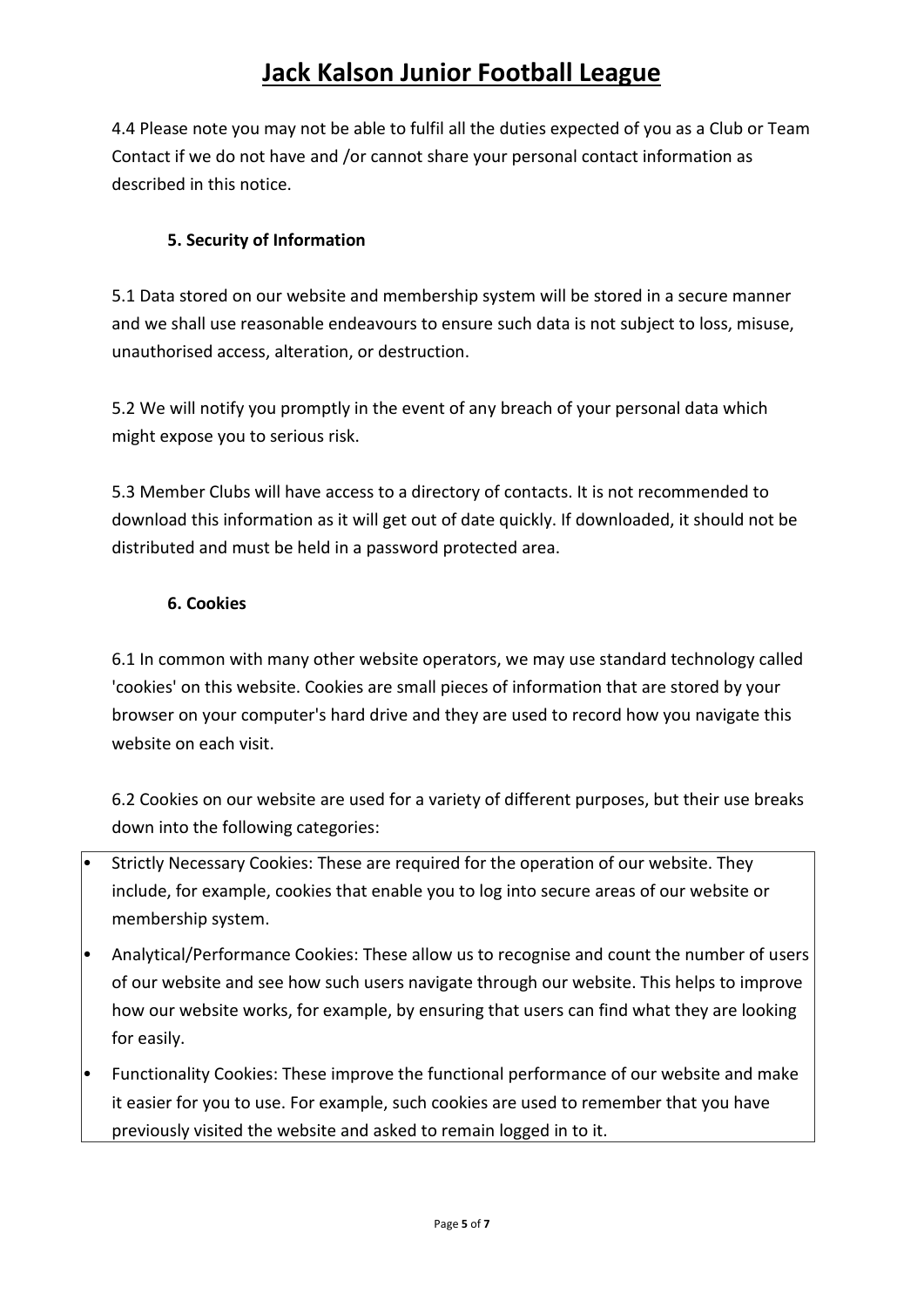6.3 You can manage cookies by activating the setting on your Internet browser that allows you to refuse the setting of all or some cookies. Please note, if you do turn cookies off, this will limit the service that we are able to provide to you and may affect your user experience.

#### **7. Links to other websites and systems**

7.1 Aspects of this privacy policy are outside of our control for proprietary websites and systems provided as a service to the League and our member Clubs by the FA governing body (FA Whole Game System, FA Full-time). We are not responsible for the data privacy policies of these services, only how we use the data made available to us through the services. We can accept no responsibility for the policies in respect of how the system operates, security of Information, use of cookies, or the FA's use of data visible to us where it is provided by you or your club to the FA; Please check the relevant website, system, and/or organisation Data Privacy Policies before you submit any personal data.

#### **8. Passwords**

8.1 Where we have given you or you have chosen a password which enables you to access certain parts of our website or membership system, you are responsible for keeping this password confidential.

### **9. How long we keep your information**

9.1 You are invited to renew, amend, or delete your information each season, and can do this at any other time by contacting us at secretary@kalsonjuniorleague.co.uk. We recommend that you regularly review the personal information you have supplied to us to ensure that your information is correct and up to date.

9.2 We will hold your personal data on our systems for as long as the purposes stated above are relevant to you. When this is no longer the case, we will stop processing your data but will hold it in an archived form for a maximum of one league season to resolve any outstanding league business and to comply with our obligations to other members of the League and the FA Governing body.